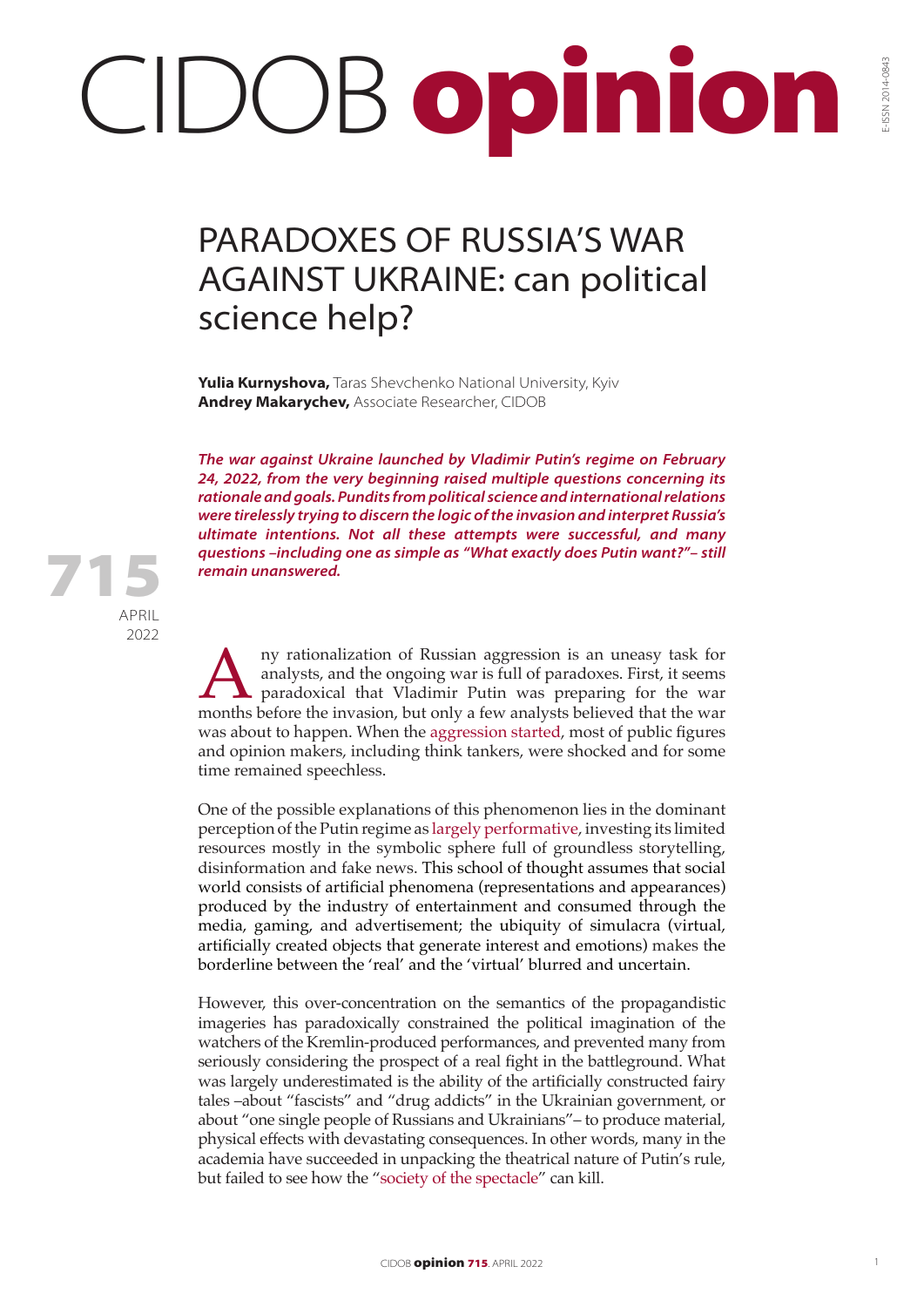Second, another puzzle is the apparently unclear and vague aims and goals of the war. The Kremlin's plans remain obscure: what, for example, stands behind Putin's bizarre appeal to the Ukrainian military to take power in their own hands and then negotiate with the Kremlin? What exactly is meant by "de-militarization" and "de-Nazification" of Ukraine: how these two ideas might be executed?

Three explanations might be helpful at this juncture. One is rooted in what is known in the discipline of foreign policy analysis as analogical [argumentation](https://journals.sagepub.com/doi/full/10.1177/1354066120987889) that in practice is often used not to learn from history, but to justify the extant policies. The Russian script of the war is deeply embedded in politicized, securitized and weaponized historical parallels with the Great Patriotic War, a sacral point in Russian historical narrative. Of course, these historical analogies are analytically absurd: suffice it to mention the half-Jewish roots of the president Zelensky who in the Russian propaganda is portrayed as the head of the "neo-fascist regime". Moreover, analogical reasoning can work against Putin who himself is often compared with Hitler, both in Ukraine and in the West.

*Much has been said in the last weeks about poor implementation of Putin's plan and clear underperformance of Russian troops in Ukraine. Experts speak about at least two miscalculations: underestimation of the will to resist and withstand in the Ukrainian society, and the overrating of Western political weakness and indecisiveness.*

Another explanation comes from the [operational approach](https://www.jstor.org/stable/3791696). Its key presumption argues that beliefs –rather than material interests or financial calculations– define and drive actions, particularly in illiberal or nondemocratic regimes. Belief systems are not purely ideational phenomena – they are causal mechanisms of taking decisions. By the same token, belief systems are cognitive maps, or 'scripts' infused with emotional, motivational and intellectual narratives and imageries related to foreign policy decisions. These beliefs are shaped by academic knowledge and personal experiences of power holders, depend on production and organization of knowledge and linkages between different ideas. Beliefs include historical myths, perceptional stereotypes, phantasies, utopias, and selective memorization of the past, often boosted by highly accentuated emotional drive.

One more explanation is of cultural background: Putin's obsession with Ukraine might be grounded in the concept of [hegemonic](https://www.eurozine.com/capitalism-autocracy-and-political-masculinities-in-russia/)  [masculinity](https://www.eurozine.com/capitalism-autocracy-and-political-masculinities-in-russia/). Anthropologists and cultural sociologists can say a lot about phallocentric features of Russian philosophy of power, but now we clearly see how they render geopolitical effects and become a major factor of insecurity for Russia's neighbours. For years Ukraine was